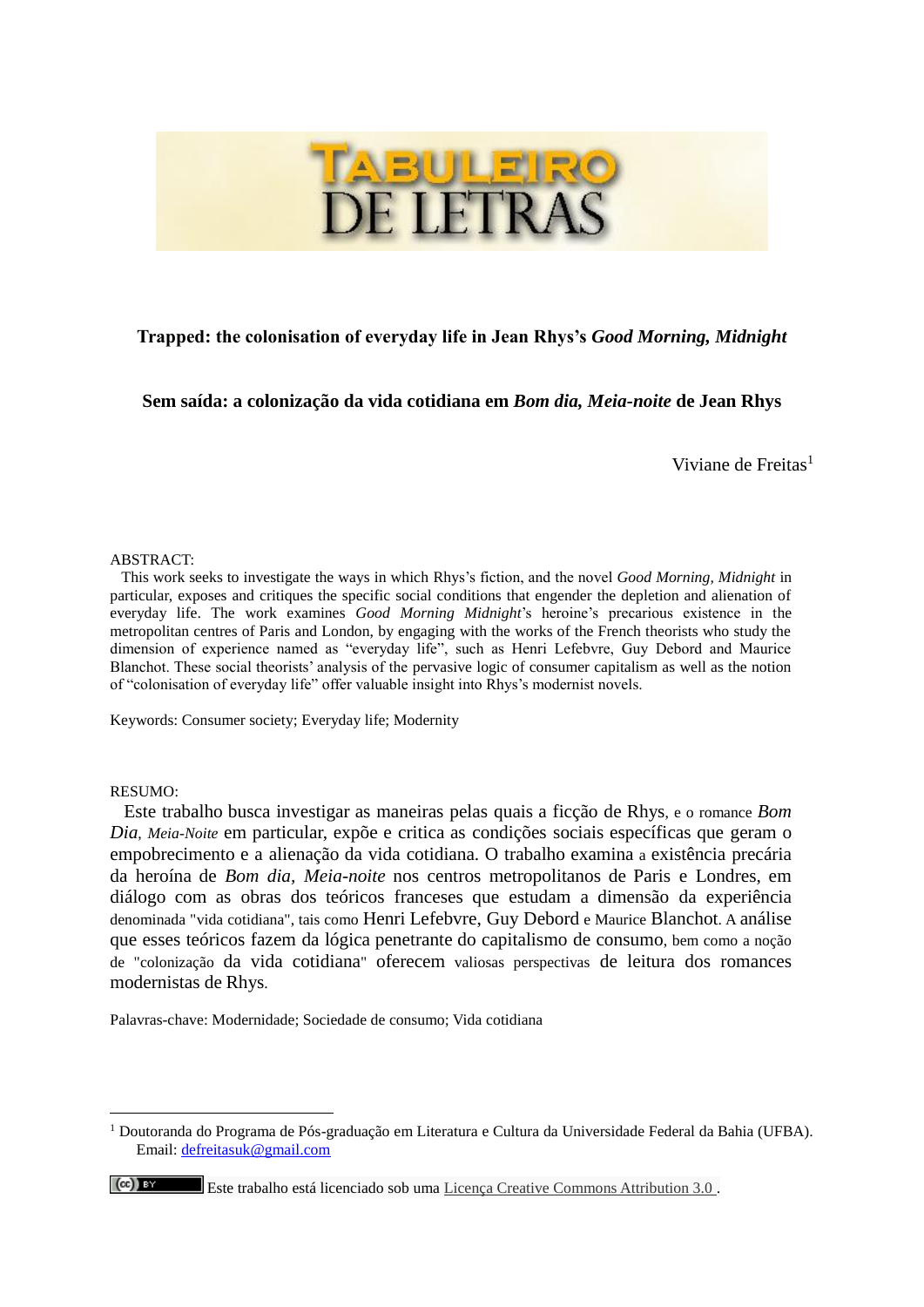### Introduction

 In *Everyday life*, Michael Sheringham (2006) investigates a variety of ways of thinking and questioning "the everyday" or "*quotidien*", through an interdisciplinary approach of the works of thinkers and artists. Sheringham shows that by exploring "the complex tissue of lived experience", these works react against "the way everyday life was being subordinated to narrow functionalism" (SHERINGHAM, 2006, p. 14). Besides, the theorist investigates how the logic of advanced capitalism, which relies on the principles of acceleration and accumulation, results in the inevitable and steady deterioration of everyday life.

 In multiple ways, Rhys's modernist novels expose how everyday life is impoverished by a politics of exploitation and repression. Rhys's alienated, destitute and helpless heroines, living on the margins of the metropolitan centres, are perfect examples of passive everyday subjects, "deprived of the possibility of making their own history, personally" (SHERINGHAM, 2006, p. 172). Sasha, in particular, Rhys's most complex and critical heroine, renders an acute critique of "the specific perversities of morality, which characterise high consumption societies" (SAVORY, 1998, p. 111).

 In the first section of this work, "Nothing happens," I shall look into the nothingness of the protagonist's life by establishing a connection with the ideas of the theorists Maurice Blanchot and Henri Lefebvre, who critique the notion of the "chiaroscuro of everyday life", the concept of everyday life as "deadly dullness alleviated by miraculous moments" (SHERINGHAM, 2006, p. 20). The fact that Sasha is always waiting for something to happen and change her meaningless and monotonous life reflects this idea.

 In the second section, "Trapped in a generalised exchange", I shall establish some connections between Rhys's exploration of the pervasiveness of commodification and the heroine's fatalist vision of life. I shall engage with what Lefebvre and the Situationists called "the colonisation of everyday life" (SHERINGHAM, 2006, p. 10) and their analyses of the alienation of the everyday. I shall also investigate Rhys's critique of the unchecked rationalisation, policing and manipulation that came to predominate in everyday life. Finally, I will associate her image of the world as an enormous disconnected machine with the inhuman and mechanical world promoted by the global exhibition.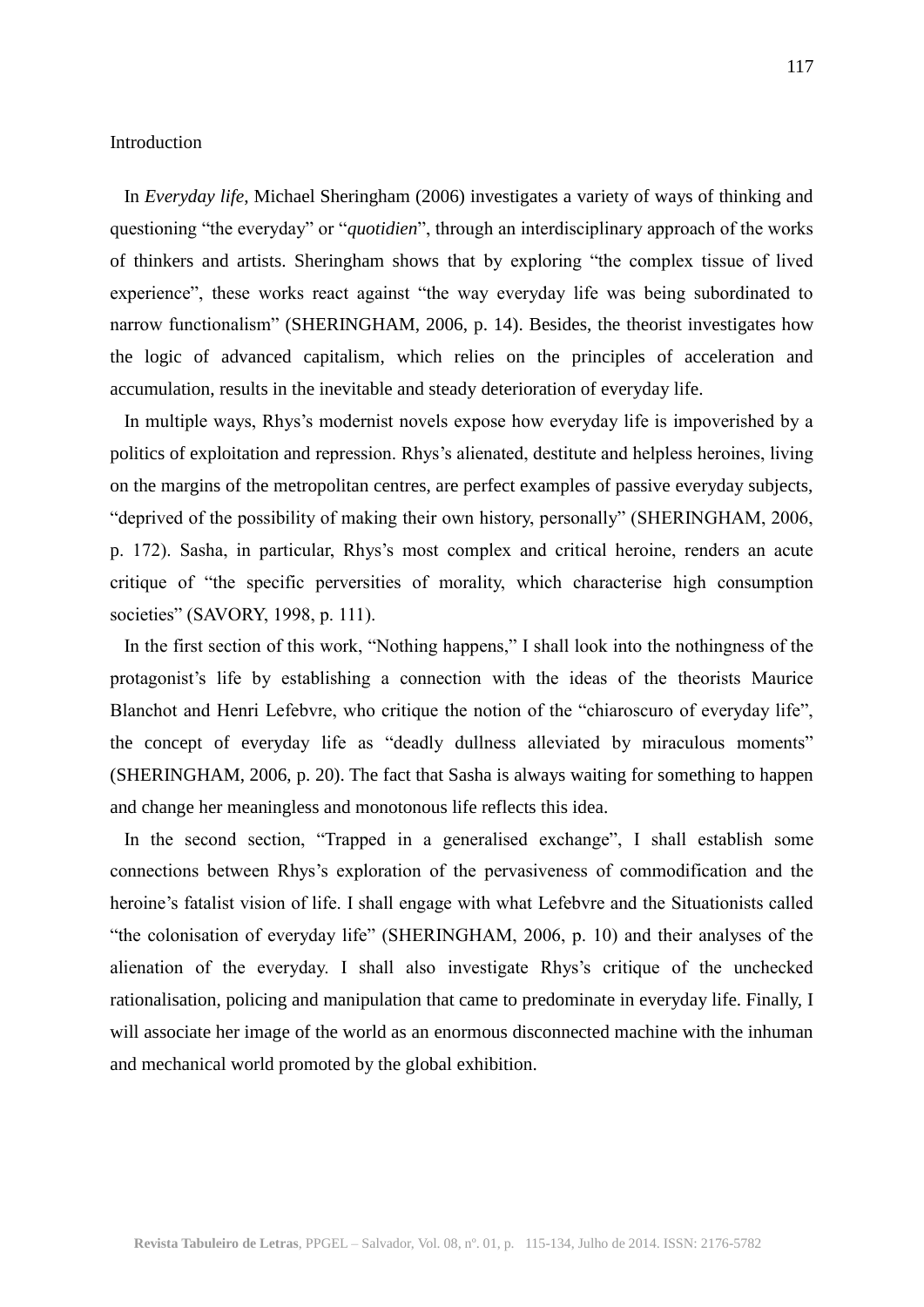### 1. Nothing happens

 $\overline{a}$ 

I had just come from my little health-stroll round Mecklenburgh Square and along the Gray's Inn Road. I had looked at this, I had looked at that, I had looked at the people passing in the street and at a shop-window full of artificial limbs. I came in to somebody who said: 'I can't bear to see you looking like this.' 'Like what?' I said.

'I think you need a change. Why don't you go back to Paris for a bit? … You could get yourself some new clothes – you certainly need them. … I'll lend you the money,' she said (RHYS, 2000a, p. 11).

 If we track down the first scene of *Good morning, Midnight* in the present time of the narrative, we will find Rhys's heroine, Sasha Jansen, wandering in the streets of London, looking at passers-by, at shop windows, watching the movement of urban life. We will also find her being looked at - as she is walking, she bumps into her old friend Sidonie, who urges Sasha to change her life, so she lends her money to travel to Paris and get some new clothes. The acts of walking, looking, displaying, and buying are prominent in *Good morning, Midnight*. They consist in the heroine's recurrent activities as she moves unsteadily through her inner and outer journeys.

*Good morning, Midnight, like Jean Rhys's* (1890 – 1979) early novels<sup>2</sup> in general, is marked by a sense of survival and by repetition. *Good Morning, Midnight* in particular, with its minimal plotting, concentrates on ordinary activities, such as walking, eating, drinking, shopping, talking to strangers, noticing the movement of the Parisian city life. If we try to enumerate in a timeline Sasha's life "events", there will be very few relevant events, in the sense of something that stands out in the ordinary everyday life account that is basically what the novel consists of. Besides, considering that the protagonist's origins and background are unknown<sup>3</sup>, and that she leads a lonely life, all we are left with are her wanderings in the city and her memories, which concentrate on her life with her former husband in Paris.

 Even Sasha's account of her past life is markedly uneventful. As the heroine recalls her past in her flashbacks, the only events that she highlights are her (almost accidental) marriage to Enno, the birth and death of their baby, and the couple's separation. The latest is taken by the

<sup>2</sup> Rhys's novels can be divided into two phases: the modernist phase, which includes *Quartet* (published in 1929), *After Leaving Mr Mackenzie* (published in 1931), *Voyage in the Dark* (published in 1934), *Good Morning, Midnight* (published in 1939), and the postcolonialist phase, with the acclaimed novel *Wide Sargasso Sea* (published in 1966)*,* translated in Brasil as *Vasto Mar de Sargaços* (published in 2012).

<sup>&</sup>lt;sup>3</sup> As remarked by Elaine Savory (1998, p. 117) "the Caribbean is a submerged text in [Good Morning, Midnight], the issue of erased nationality is so important in the novel that it suggests something is being coded about erasure of the Caribbean which stands behind the English affiliation and gives Sasha her acute critique of the English and of power".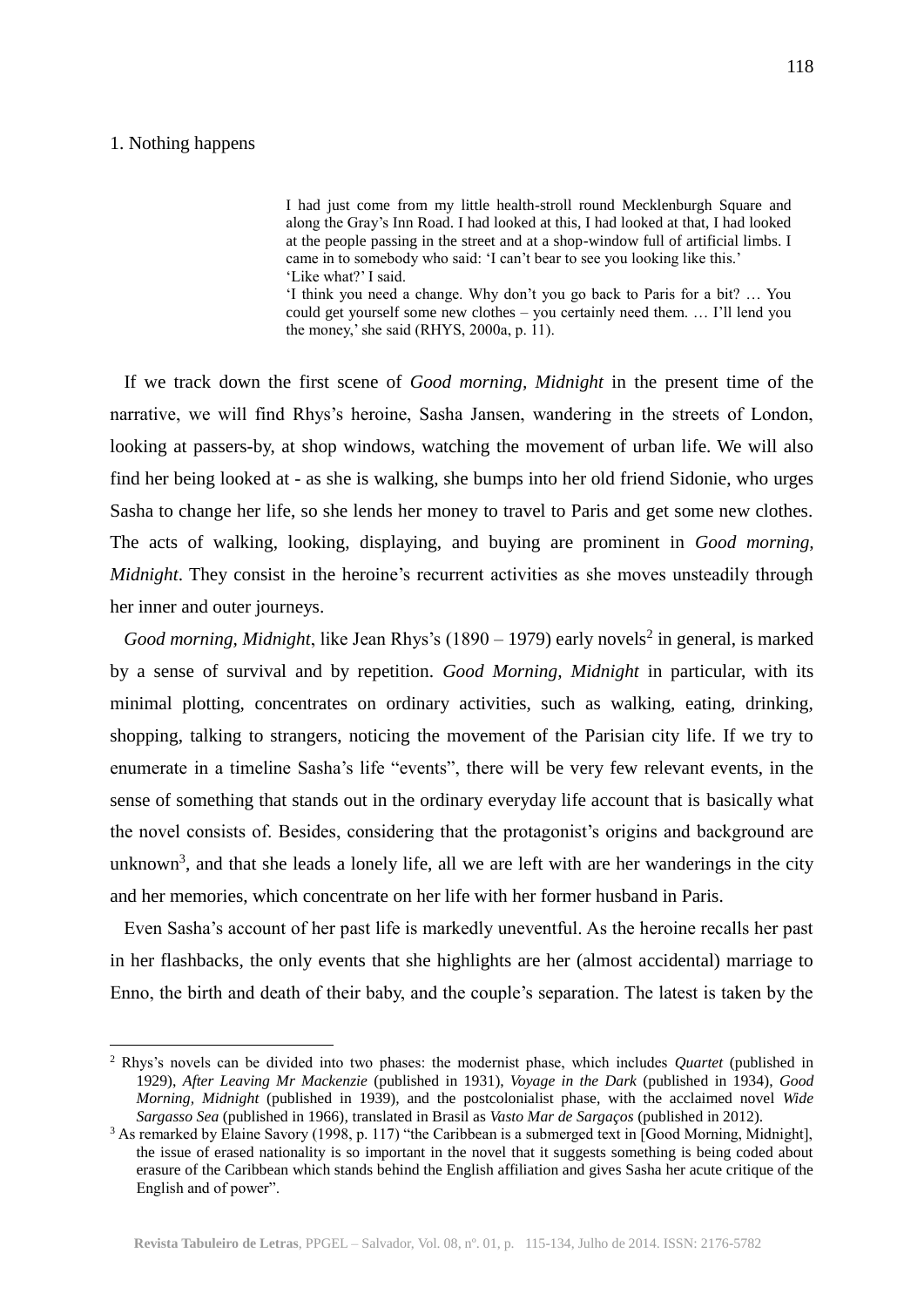protagonist as a watershed, dividing her life into a "before", when she seemed to have some hope in the future, and an "after", when she "began to go to pieces" (RHYS, 2000a, p. 119). Another watershed took place five years before the present time of the novel, when a female relative left her a legacy of a two-pound-ten weekly income and a room off the Gray's Inn Road. Instead of envisioning a fuller future life, Sasha's income and "room of her own"<sup>4</sup> marked the beginning of her "death", "it was then that [she] had the bright idea of drinking [herself] to death" (RHYS, 2000a, p. 37).

 In *Critique of everyday life*, Henri Lefebvre opens up a debate on the "theme of the production of the everyday, of revolution as the revolution of everyday life" (TREBITSHI, 2008a, p. *xxvii*)*.* In the preface to the book, Michel Trebitsch notes that Lefebvre's thinking on the everyday cannot be treated separately from his thinking about modernity. In this respect, he remarks that, "if modernity is the brilliant, even gaudy, side of the new, the everyday is its insignificant side" (TREBITSHI, 2008a, p. *xxvi*):

> [the everyday] is what is humble and solid, what is taken for granted and that of which all the parts follow each other in such regular, unvarying succession that those concerned have no call to question its sequence (LEFEBVRE apud TREBITSH, 2008a, p. *xxvi*) .

 Lefebvre's *Critique* is influenced by Marx's theory of alienation, which claims that everyday experience was impoverished by industrialization, as human labour came to be treated as commodity and became conditioned by the industrial cycles of production. On that basis, Lefebvre holds modernity responsible for degenerating everyday life into "the everyday". The French theorist blames modernity for having "despoiled the everyday life of former times" (TREBITSH, 2008a, p. xxvi), times when the quotidian was not associated with boredom and dullness, as an empty time awaiting extraordinary, miraculous moments. He laments that the "the primal diversity of the everyday individual" (SHERINGHAM, 2006, p. 140) has been overlaid by "the uniformity and mediocrity" that characterise everyday life.

 Rhys's novels perfectly capture the conception of the everyday life as a repetitive, unvarying sequence. This notion is epitomised by the constriction and monotony of her

<sup>4</sup> This passage seems to mock the idea put forward in "A room of one's own" by Virginia Woolf, Rhys's contemporary, that a regular income to provide for living expenses and a room of one's own would be the basis for a woman's independence. As noted by Bowlby (1992, p. 34) "Rhys's novels seem to […] mock as mere drawing-room fantasy, the bright hopes of new women's stories, or even the bright hopes of stories of progress at all."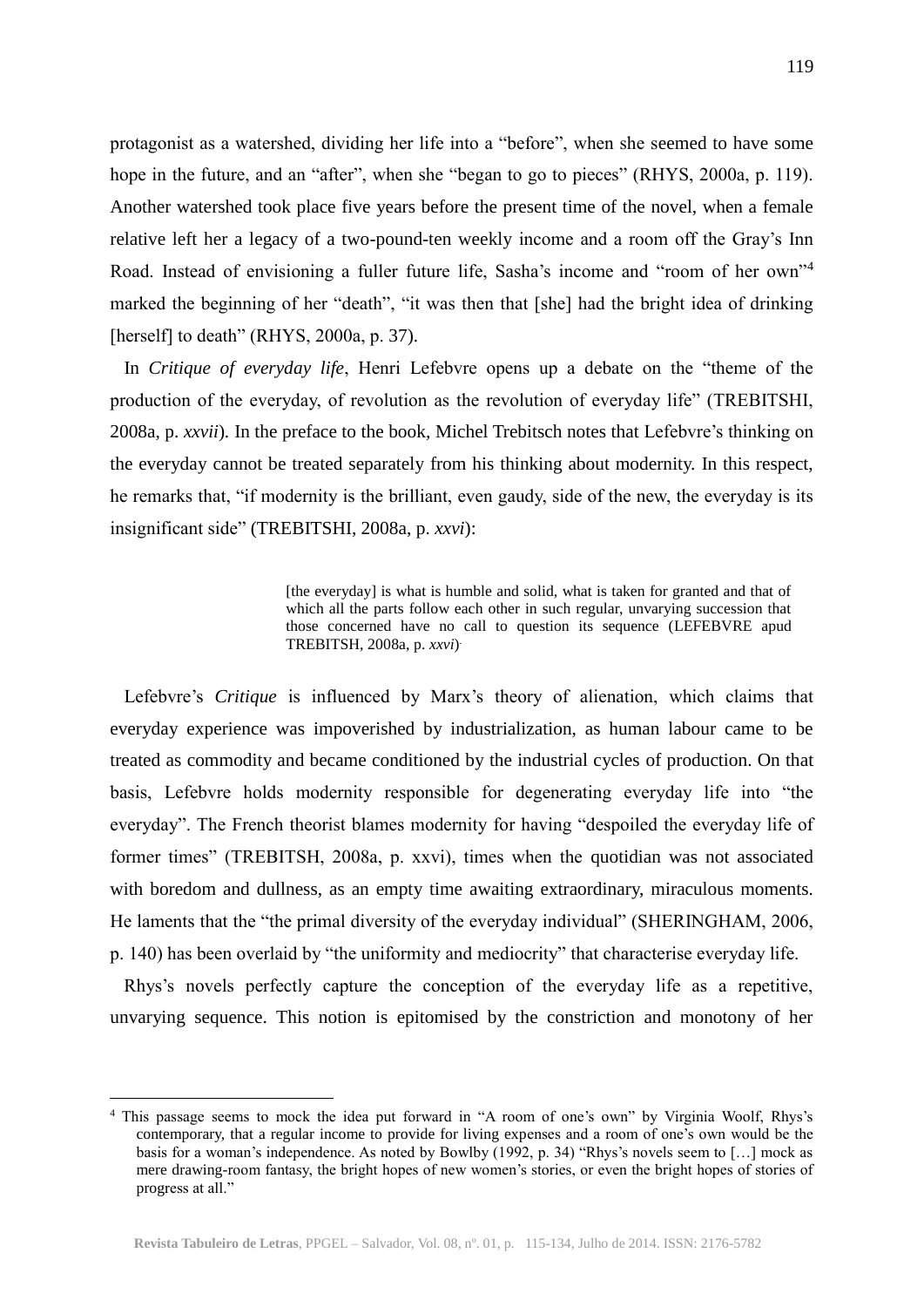heroine's lives. In this regard, it is worth noting the recurrent allusions to "Sunday"<sup>5</sup> as an intolerable day, a metaphor for the stagnancy of their lives: "The feeling of Sunday is the same everywhere, heavy, melancholy, standing still. Like when they say, 'As it was in the beginning is now, and ever shall be, world without end"' (RHYS, 2000c, p. 36). Moreover, *Good morning, Midnight*'s bleak story is suggested by the novel's title, a quotation from Emily Dickinson's unnamed poem<sup>6</sup>, which is also the novel's epigraph.

 Maurice Blanchot also critiques the notion of everyday's uneventfulness. When questioning the idea of the *"rien ne se passe"* of the everyday, he asks, "for whom does nothing happen? In other words, what is the who of the everyday?" (BLANCHOT apud SHERINGHAM, 2006, p. 20). He concludes that the everyday subject has "an almost passive participation in daily activities, where the self dissolves into anonymity". Blanchot denounces the role of mass culture and media, such as movies, soap operas, fashions, as substitute for the "'lived' everyday we fail to recognise all around us" (BLANCHOT apud SHERINGHAM, 2006, p. 18). He notes that the manufacturing of the "everyday-as spectacle" results in further "alienating and disguising (and de-politicising) the everyday in which we actually participate."

 Although Rhys's novels belong to the a period prior to Blanchot's theories in the twentieth century, a period not influenced by the massive presence of television, they clearly capture the notion of the everyday-as-spectacle through the social alienation and the psychological and economic disenfranchisement of Rhys's heroines in the centres of the modern capitalist world. The uneventfulness and dullness of these heroines' lives are particularly rendered by the fact that they seem to be trapped in a vicious circle of repetition of dingy dwelling places, unsatisfactory jobs and relationships. Moreover, the central trope of exhibition and the multiple references to exhibitions throughout the narrative evoke the notion of "everyday-asspectacle", according to which, "the *quotidien* is no longer what is lived, but what is looked at or shown, spectacle or description, without interaction" (BLANCHOT apud SHERINGHAM, 2006, p. 18)

 *Good morning, Midnight* starts by the promise of a rebirth for the protagonist. After the chance encounter with her old friend, Sasha goes on a fortnight trip to Paris with some money to buy new clothes. The trip is taken as a life saving opportunity, an occasion to leave behind

<sup>5</sup> In *Good morning, Midnight*, references to Sunday include: "Gloomy Sunday" (RHYS, 2000a, p. 9), "Sunday – a difficult day anywhere. Sombre dimanche…" (RHYS, 2000a, p. 15).

<sup>6</sup> Good morning, Midnight! / I'm coming home, / Day got tired of me – / How could I of him?/ Sunshine was a sweet place, / I liked to stay – / But Morn didn't want me – now – / So good night, Day! (DICKINSON apud RHYS, 2000a, p. 6)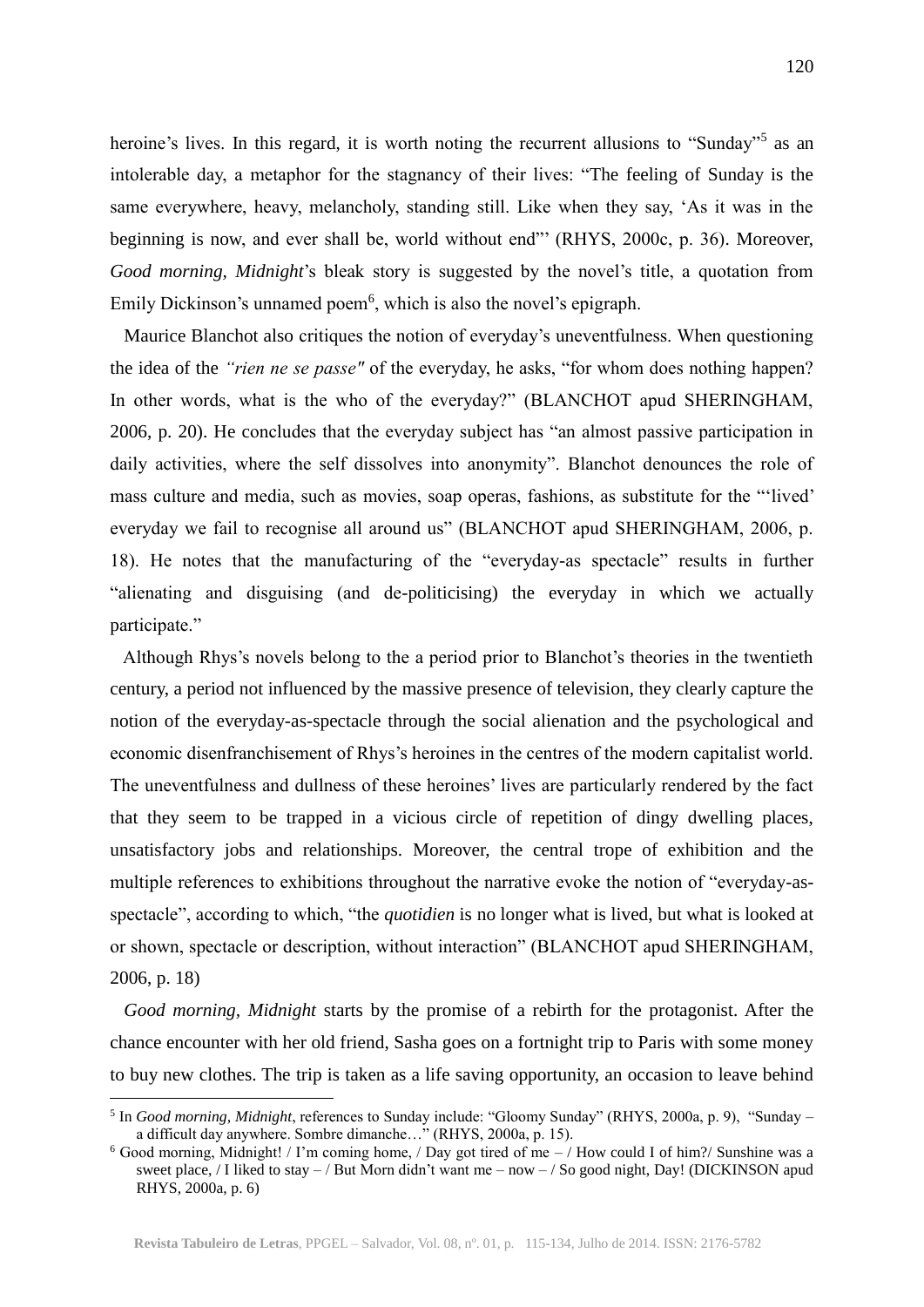"the dark streets, dark rivers, the pain, the struggle and the drowning…" (RHYS, 2000a, p.10), ultimately a chance for changing a life that seems to be beyond the limit of her endurance. In this regard, it is significant that shopping and displaying new clothes enact the possibility of making Sasha anew. It is also revealing that a trip to Paris, the centre of fashion and consumption and, in the present time of the narrative, the city that hosts a world's fair, the Exhibition, gives the heroine the opportunity to reinvent herself.

Although not named,<sup>7</sup> the Exhibition visited by Sasha refers to the 1937 *Exhibition Internationale des Arts et des Techniques Appliqués à la Vie Moderne.*<sup>8</sup> It is fundamental to consider Rhys's oblique references to the global Exhibition and to other historical events, such as the First World War in *Good morning, Midnight*. Not only do they provide the novel's backdrop, but they also lead us to regard the precarious situation of Rhys's heroine in the light of the broad European socio-historical context.

 Moreover, the context and the symbolic significance of the global Exhibition give deeper meaning to the issues thematically explored by the novel, such as the central trope of exhibition; the emphasis on the themes of appearance, looking and displaying; the notion of everyday as spectacle; the mechanisation and dehumanisation of life; the pervasive consumerist logic and the unchecked rationalisations that came to predominate in the modern capitalist world. Most importantly, as noted earlier, the foremost image of the Paris Exhibition situates the narrative in the context of global capitalism, impelling us to look at the "nothingness" of the heroine's life as well as her "passivity"<sup>9</sup> in the light of the broad social, economic and historical context.

 Among all Rhys's protagonists, Sasha is perhaps the best incarnation of Lefebvre's picture of the "modern man"<sup>10</sup> , deprived of social reality and truth, and "private", less social, less human, less individual (LEFEBVRE, 2008aa, p. 248). *Good morning, Midnight,* in particular, bears many traces of dialogue with Lefebvre's *Critique* as Rhys exposes the idea of the nothingness of everyday life in modern capitalist society through the heroine's extreme isolation, alienation, and the relentless repetitiveness of her life.

<sup>7</sup> In choosing not to name it, Rhys's 'Exhibition' in *Good morning, Midnight* alludes to other global exhibitions, and ultimately establishes the tropes of spectacle and exhibition, which are central in the novel.

<sup>8</sup> See the discussion of the Paris Exhibition in *Good morning, Midnight* in EMERY, 1990, pp 144 – 172.

<sup>9</sup> In this work I contend that Rhys's heroines' passivity is determined by social conditions. This position is in consonance with Emery's argument that Rhys's novels explore "the specific social conditions that create an insecure and depedent ego in women" (EMERY, 1990, p. 116).

<sup>&</sup>lt;sup>10</sup> Lefebvre's *Critique de la Vie Quotidienne* was first published in 1947, eight years after the publication of *Good morning, Midnight*.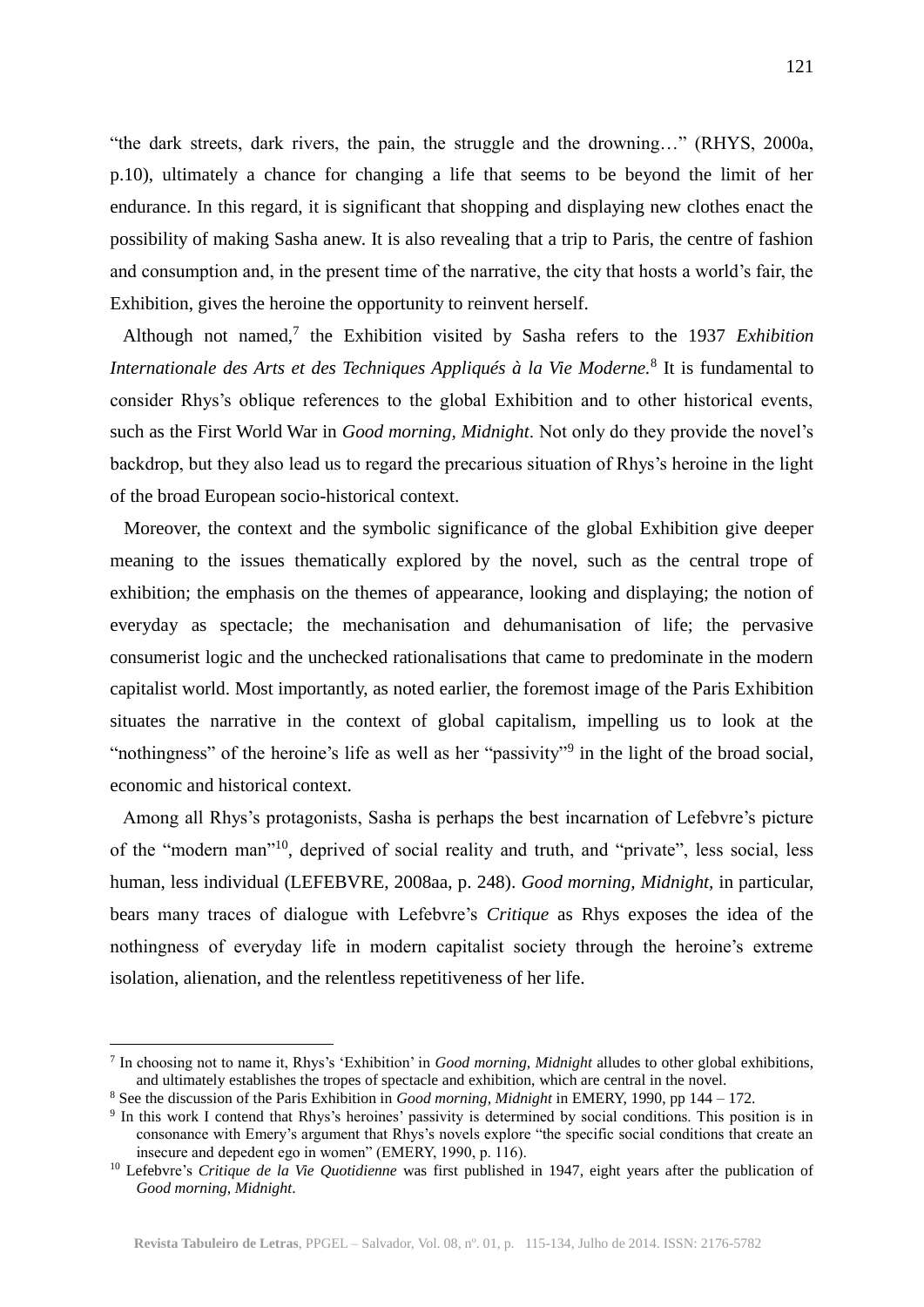The foremost metaphor of Rhys's character is that of a woman trapped in a labyrinth, evoked by Sasha's dream in which she is in the passage of a tube station in London, desperately looking for the way out (RHYS, 2000a, p. 12). This image is also endorsed by the "kise" episode, when her boss sends her on an errand, but she gets lost walking through "passages that don't lead anywhere" (RHYS, 2000a, p. 22). Sasha's surreal labyrinths are recurrently echoed in the narrative by other representations of space that suggest images of trapping. The protagonist's predicament can be summarised by her lament that "the passages will never lead anywhere, the doors will always be shut. I know..." (RHYS, 2000a, p. 28). Also, Sasha's allusion to her "[wait] for the door that will open" (RHYS, 2000a, p. 83) and other references to doors that open, enabling her to escape in the rare moments of happiness, endorse the idea of life as a wait for extraordinary moments, as described by both Lefebvre and Blanchot.

 Lacking the attributes of a conventional plot, namely a linear succession of events that relate to each other by a principle of causality or temporality, *Good morning, Midnight* can be characterised as an anti-plot novel, or an "unstor[y]" as remarked by Bowlby (1992, p. 35), an uneventful novel, in which nothing really happens, instead, things keep repeating themselves. The narrative stasis reflects the nothingness of Sasha's life. Rhys's heroine always appears to be waiting for something exceptional to happen, "a miracle" (RHYS, 2000a, p. 14), something that will change her life and invest it with meaning and joy. In this regard, it seems that Rhys is mocking the reader's expectation of an eventful life/story by recurrently referring to the verb "happen" in a narrative marked by the sameness. It is worth examining some of these references.

 One of the first references to "happen" takes place in the present time of the novel in the context of a daydream, when Sasha, in a rare moment of joy, is looking at Serge's pictures in his room. She fantasises that she is alone in this room and dreaming about the future, "waiting for the door that will open, the thing that is bound to happen. …" (RHYS, 2000a, p. 83) In the past time of the narrative, there is a chain of references to the verb "happen" as our heroine recollects her life in Paris. In some of these references, like in the following excerpt, ironically, the prospect of an event that would change her life is juxtaposed to the recurrence of hotel rooms:

> My beautiful life in front of me, opening out like a fan in my hand… **\*** What happened then? … Well, what happens?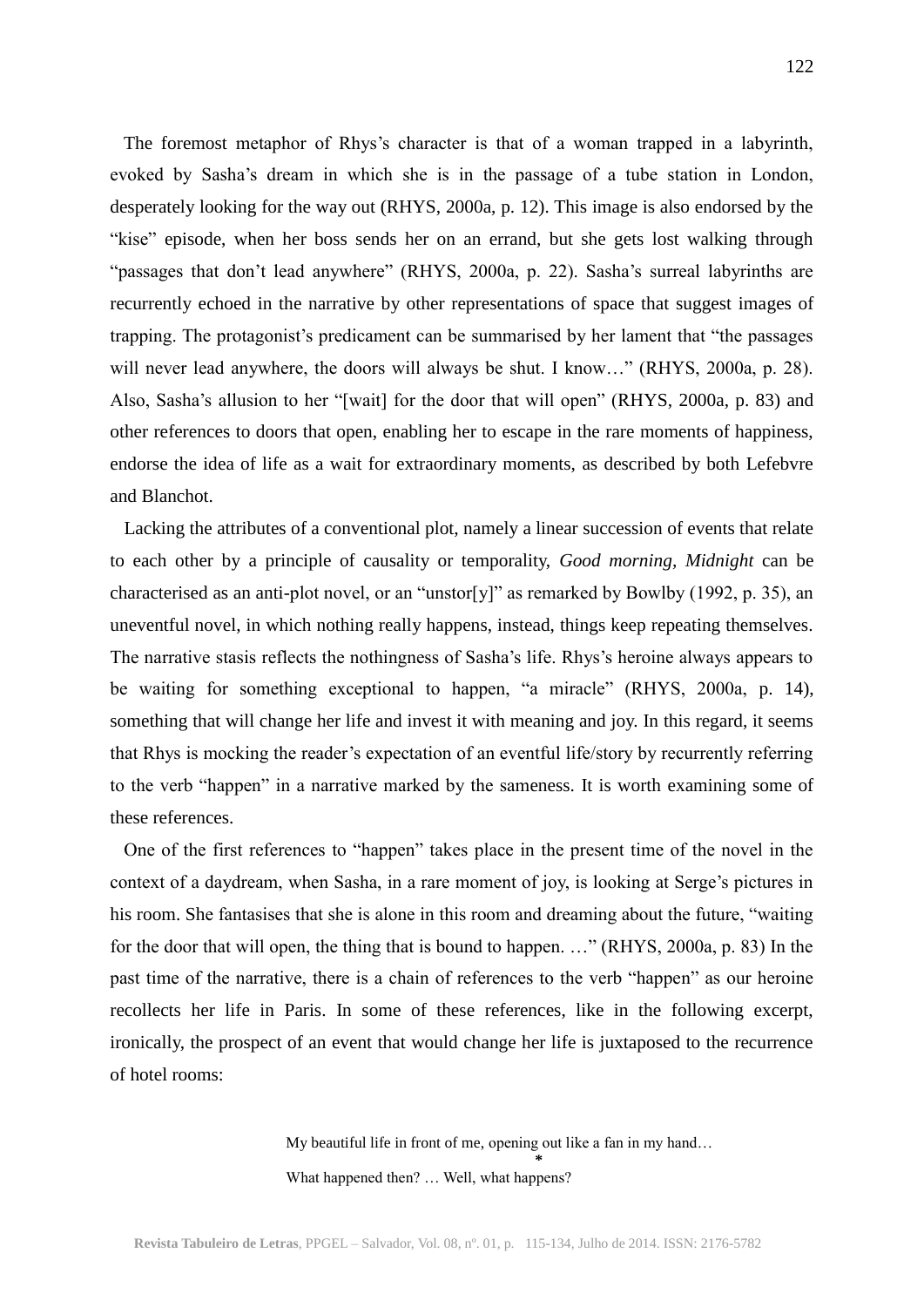### The room in the Brussels hotel – very hot.  $(RHYS, 2000a, p. 99)$

 Here, the change of the verb tense from Past Simple "What happened, then?" to the Present Simple "Well, what happens?" reinforces the repetitiveness of hotel rooms, as though endorsing that nothing meaningful happens in her life, just a succession of rooms<sup>11</sup>.

 However, there are some exceptional moments in the narrative in which the mood changes and something finally is likely to happen. The passage that follows, in the present time of the narrative, strikes a much happier tone as it envisions a promise for the future in the form of "the sensation of spending" money by shopping for random, cheap things in a department store:

> Well, sometimes it's a fine day, isn't it? Sometimes the skies are blue. Sometimes the air is light, easy to breathe. And there is always tomorrow… Tomorrow I'll go to the Galeries Lafayette, choose a dress, go along to the Printemps, buy gloves, buy scent, buy lipstick, buy things costing fcs. 6.25 and fcs. 19.50, buy anything cheap. Just the sensation of spending, that's the point. I'll look at bracelets studded with artificial jewels, red, green and blue, necklaces of imitation pearls, cigarette-cases, jewelled tortoises. … And when I have had a couple of drinks I shan't know whether it's yesterday, today or tomorrow (RHYS, 2000a, p. 121).

 In the passage above, it is worth noting that the sensation of buying is associated with the sensation of drinking. Rhys's heroines in general seek to fulfil their yearning for release, freedom and oblivion by drinking and shopping<sup>12</sup>. In *Good morning, Midnight*, these are the only circumstances that seem to relieve Sasha's anxiety to eliminate time. Sasha, in particular, finds in alcohol her "fire and wings" (RHYS, 2000a, p. 73) and has already damaged herself with strong drink. Like all Rhys's heroines, Anna seeks refuge in alcohol to escape the sameness, the deadly dullness of her life:

> And when you'd had a drink you knew it was the best way to live in the world, because anything might happen. I don't know how people live when they know exactly what's going to happen to them each day. It seems to be it's better to be dead than to live like that (RHYS, 2000c, p. 64).

**Revista Tabuleiro de Letras**, PPGEL – Salvador, Vol. 08, nº. 01, p. 115-134, Julho de 2014. ISSN: 2176-5782

 $\overline{a}$ <sup>11</sup> The juxtaposition of "happen" and the recurrence of another hotel room also appears at pages 104, 118, 119, 120.

 $12$  For all Rhys's heroines the idea of buying and wearing beautiful clothes are associated with the possibility of envisioning a fuller future life. Shopping, using Anna's words, "[k]eep[s] hope alive and you can do anything,…" (RHYS, 2000c, p. 112). Julia also associates clothes and shopping with the idea that "Anything might happen. Happiness." (RHYS, 1998, p. 131) For Marya, "[wearing] beautiful clothes" makes her feel "fresh and young like a flower" (RHYS, 2000b, p. 127)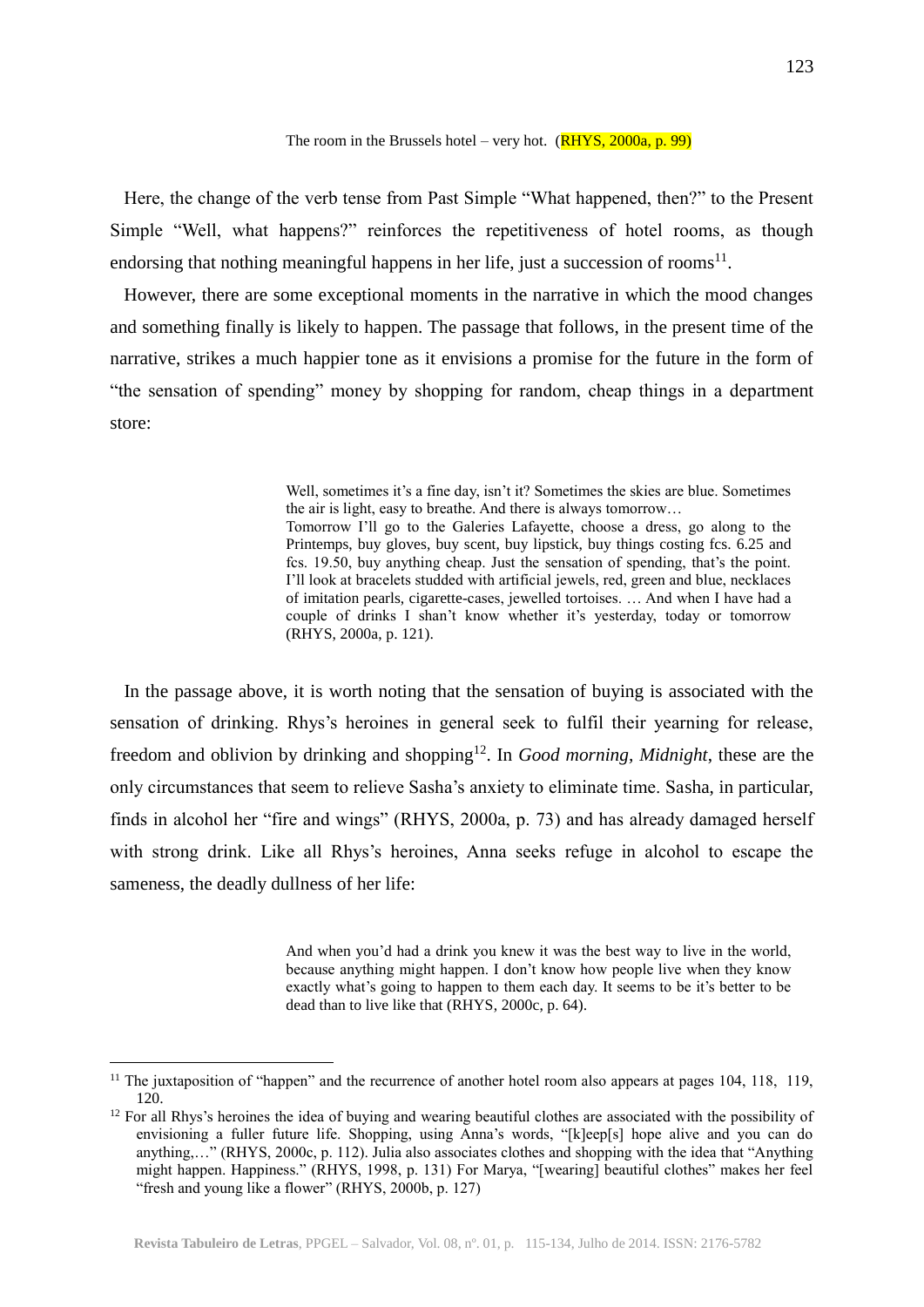In Sasha's case, only the consumption of fashions and commodities seem to endorse the possibility of a fuller life: "Tomorrow I'll be pretty again, tomorrow I'll be happy again, tomorrow, tomorrow…." (RHYS, 2000a, p. 48). Otherwise, not only does she withdraw from the present, but she is also unable to think about future: "I think 'tomorrow' there is a gap in my head, a blank – as if I were falling through emptiness. Tomorrow never comes" (RHYS, 2000a, p. 133).

 Shopping and displaying fashions seem to be the only circumstances that provide occasion for Sasha to reinvent herself in the novel, such as in her "transformation act", which consisted of having her hair dyed blond *cendré* and buying a hat and a dress (RHYS, 2000a, p. 53). Furthermore, the sensation of spending may also have a soothing effect, as the circulation in the marketplace seems to provide a legitimate place for Rhys's displaced, dislocated heroine, even if temporarily, as it places her as a consumer.<sup>13</sup> The marketplace is a kind of refuge within the alienating urban environment for Sasha. The "comforting" (RHYS, 2000a, p. 57) visit to the hairdresser (RHYS, 2000a, p. 52 - 53), and the buying process of a hat, described as "[a celebration of] an extraordinary ritual" (RHYS, 2000a, p. 59), are particular instances of consumerism as a means of inclusion in the metropolitan life for Rhys's character. Ultimately, Sasha's movement as a consumer seems to momentarily suspend the narrative stasis and offer the illusion that "anything might happen" (RHYS, 2000a, p. 104).

### 2. Trapped in a generalised exchange

 $\overline{a}$ 

 In *Everyday Life*, Michael Sheringham remarks that modernisation resulted in what Lefebvre and the Situationists<sup>14</sup> called "the colonisation of everyday life" (SHERINGHAM, 2006, p. 10). By focusing on the works by the Situationist Guy Debord and on Henri Lefebvre's *Critique of Everyday Life,* Sheringham (2006, pp. 134 – 174), approaches their analyses of the alienation of the everyday to indicate how the rise and predominance of industrialization brought about the privatisation and de-realisation of everyday life, removing

<sup>&</sup>lt;sup>13</sup> This becomes evident by the fact that Sasha feels safe and comfortable in the Luxembourg Gardens, where she can purchase the right to be in the place (RHYS, 2000a, p. 46).

<sup>&</sup>lt;sup>14</sup> The Situationists' (1957) and Lefebvre's (1947) critique refers to a different historical context from that of Rhys's pre-war novels (*Good morning, Midnight* was published in 1939 and Rhys's other modernist novels between 1928 and 1934). Debord's spectacle includes the effect of television and TV advertisement on everyday life, which is not the case in Rhys's context. Her novels record the influence of advertisements in other media. Nevertheless, these social theorists' analysis of the pervasive logic of consumer capitalism as well as the notion of "colonisation of everyday life" finds deep resonance in Rhys's earlier fiction.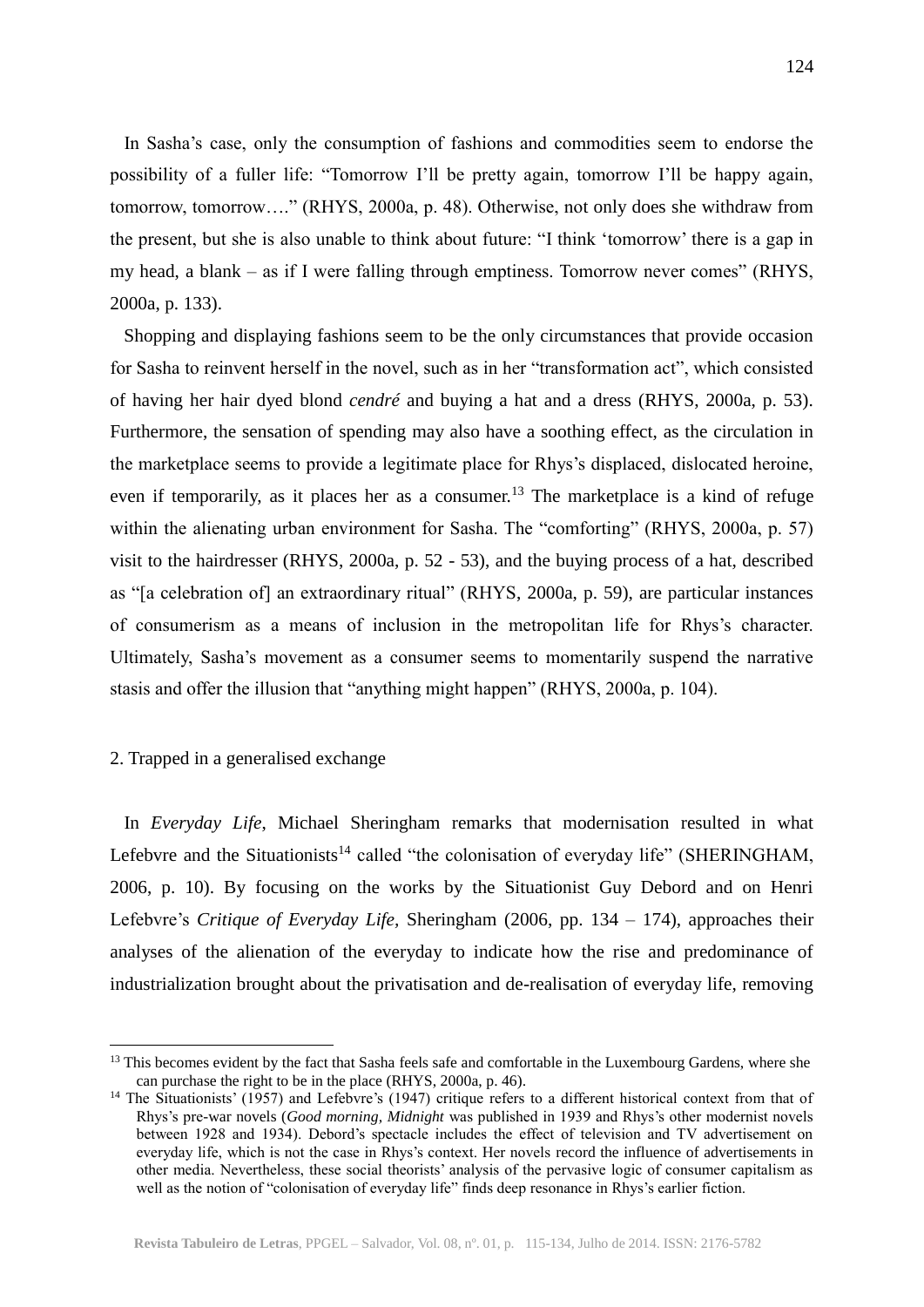life from history and real events and becoming "an essentially imaginary construct, a disembodied space – the world of pure consumption" (SHERINGHAM, 2006, p. 10):

> If colonisation produces underdevelopment, then similarly the manipulation and policing that work on everyday life tend to engender its depletion and alienation. [...] Modern society involves the agency of disconnected, specialized forms of knowledge: at the "general" level of the everyday there is ignorance, emptiness, and passivity. Technological innovations modify everyday life but do not transform it because they operate randomly and tend to reduce individual autonomy and creativity (SHERINGHAM, 2006, p. 171).

 In *Good morning, Midnight*, the protagonist's incapacity to give her life meaning, or to make something happen to change her fate, is alleviated, as mentioned earlier, only by the dreamscape of consumption, namely, the illusion given by her participation in the urban life as a consumer, as she circulates in the marketplace, buys or exhibits commodities and fashions. In this way, the novel proposes a critical perspective of everyday life by exploring the role of the market as "substitutes for the 'lived' everyday we fail to recognize around us" (SHERINGHAM, 2006, p. 18). Rhys's fiction exposes and critiques the specific social conditions that engender the impoverishment and alienation of everyday life, such as the "manipulation and policing" (SHERINGHAM, 2006, p. 171) that came to predominate in the modern life.

 In *Good morning, Midnight*, Rhys employs the image of a machine to portray the modern world as a fragmented and disconnected body, without any recognisable order, but endowed with enormous powers of surveillance, with its innumerable eyes and flexible arms:

> All that is left in the world is an enormous machine, made of white steel. It has innumerable flexible arms, made of steel. Long, thin, arms. At the end of each arm is an eye, the eyelash still with mascara. When I look more closely I see that only some of the arms have these eyes – others have lights. The arms that carry the eyes and the arms that carry the lights are all extraordinarily flexible and very beautiful. But the grey sky, which is the background, terrifies me. … (RHYS, 2000a, p. 156).

 It is worth noting that, despite the monstrous-like description of the machine, some parts of it can be very beautiful, and it is the background that terrifies Rhys's heroine. The image of an enormous machine portrays the modern world as a technologically developed, highly functional society, and above all alludes to the mechanisation and rationalization of everyday life, which culminate with the process of dehumanisation brought about by modernity. In this regard, the background can be seen as the ideology behind the machine's operation. Rhys's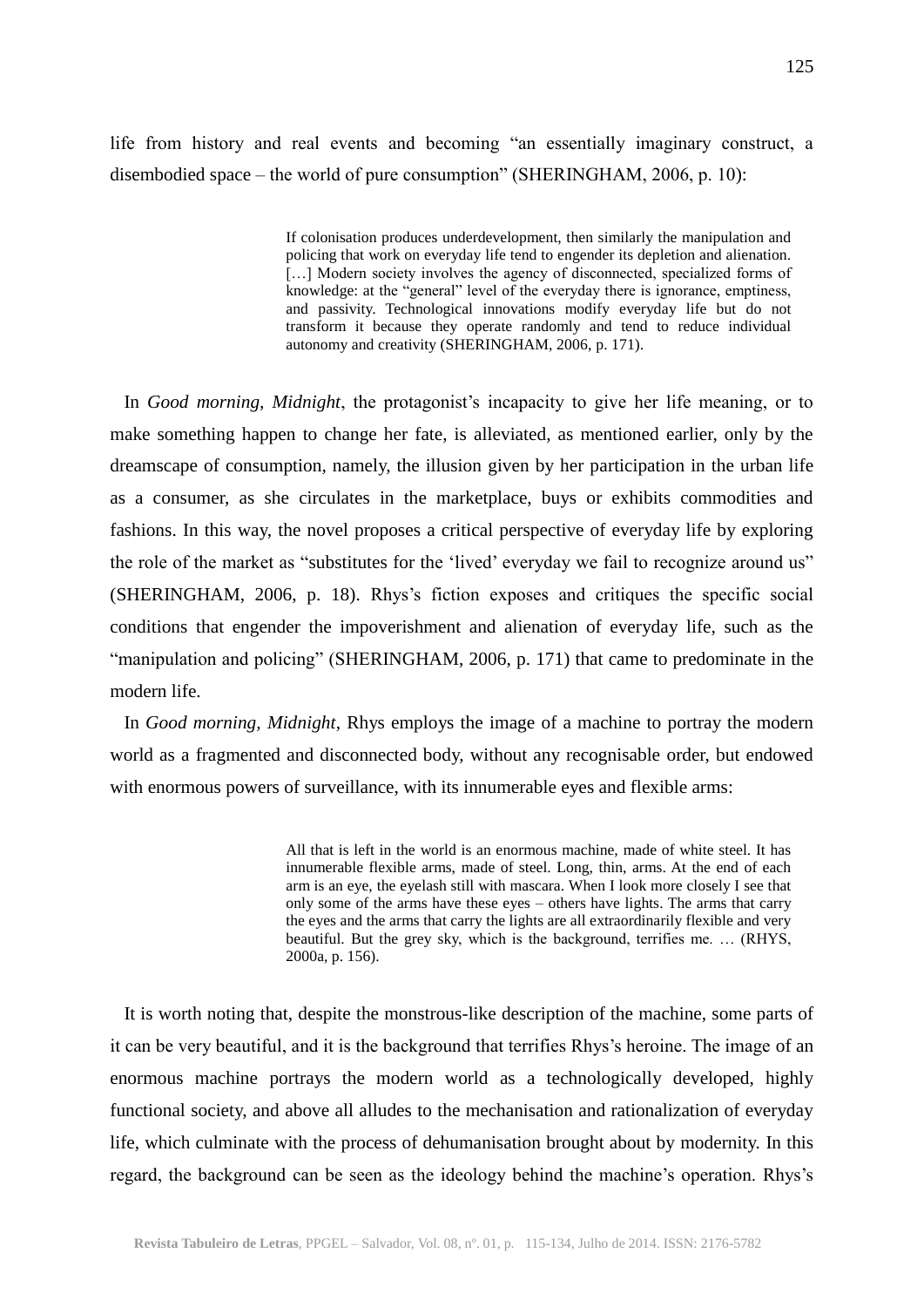novel is "a story of a humanity depressed and degraded in the shadow of fascism", as noted by Savory (1998, p. 127). In this sense, the background can also allude to the context of Fascism looming the already problematic post-war period in which the present time of the novel is situated.

In "Outside the Machine" (RHYS, 1995, pp  $34 - 69$ ), Rhys also uses the metaphor of a machine to describe the highly rationalised, mechanised and dehumanised environment of an English hospital in Paris, a microcosm of English society. In the short story, the focus of her critique is the English national identity. The English nurses are portrayed as "parts of a machine" (RHYS, 1995, p. 41), who "moved surely and quickly [and] … did everything in an impersonal way". And the English patients, who tellingly were not mixed up with the other patients in the female ward, are also described as "parts of a machine":

> They had a strength, a certainty, because all their lives they had belonged to the machine and worked smoothly, in and out, just as they were told. Even if the machine got out of control, even if it went mad, they would still work in and out, just as they were told, whirling smoothly, faster and faster, to destruction (RHYS, 1995, p. 41).

 Rhys's description of the logic by which the "machine" operates underscores the presence of fascist structures and identifications in the English institutions and discourse<sup>15</sup>. The fact that the English women would still carry on working even if the machine went mad indicates the irrational insistence on obedience to a powerful system. Moreover, the machine's destructive powers are directed towards those who are "outside the machine", which indicates a system of identification of insiders and outsiders. The patient Inez, who is identified as a cultural outsider/other, is afraid of the English nurses and intimidated by the English patients. She imagines that, "because she was outside the machine they might come along any time with a pair of huge iron tongs and pick her up and put her on the rubbish heap to lie and rot (RHYS, 1995, p. 41).

 The fascist elements in the English institution are emphasised in multiple ways. The machine people's surveillance power, their strict principles and intolerant views are based on the belief in the supremacy of the English national identity. The machine's subtle and "inventive powers" of destruction is governed by a narcissist principle and aims to "crush"

<sup>15</sup> This argument is based on the discussion of fascism in *Good morning, midnight* in Emery (1990, pp. 144 – 172) and Savory (1998, pp. 109 – 132).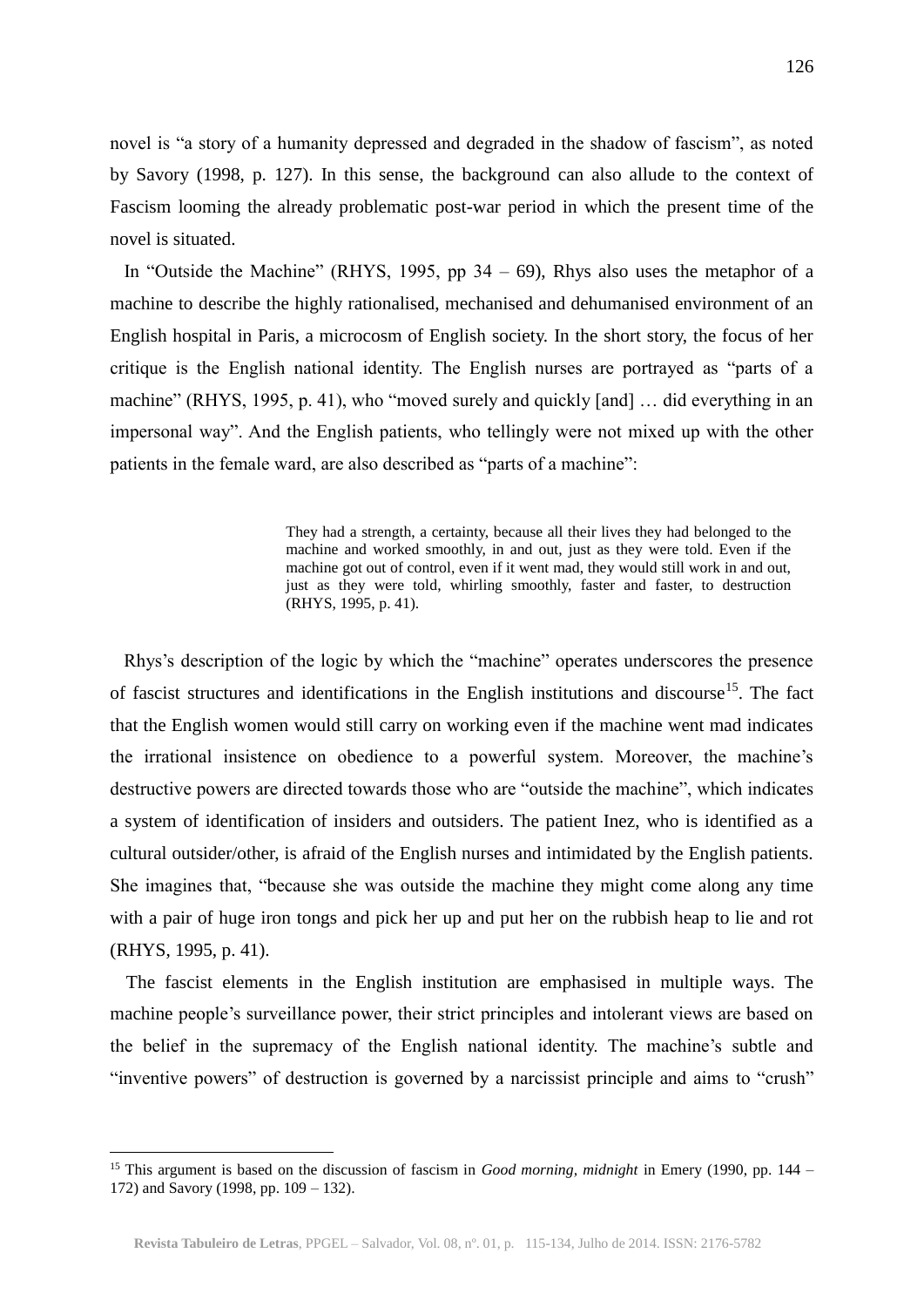(RHYS, 1995, p. 39) those who do not fit in their categories, and to eliminate others. This is evidenced by the way Inez is alienated by the gaze of the English women.

 In *Good morning, Midnight*, Sasha's dreamed machine, with its staring and grasping powers, also speaks to the connection between vision and surveillance and its relation to the manipulation and policing that work on everyday life. In the novel, this connection becomes apparent by the role of the gaze in producing and regulating the protagonist's identity as a marginalised other in urban and national formations<sup>16</sup>. Rhys's character is constantly terrified by and defensive against the public gaze. Sasha is aware that the gaze she encounters in the streets produces her identity as an unwelcome stranger, and even though she is critical and resistant to that gaze, she cannot disentangle herself from the way she is mirrored in society. She is conditioned to the constructed image of herself to the point that she ends up approaching her identity based on that image, with which she is in constant dialogue, like in the following passage: "What is she doing here, the stranger, the alien, the old one?... I quite agree too, quite. I have seen that in people's eyes all my life. I am asking myself all the time what the devil I am doing here. All the time." (RHYS, 2000a, p. 46)

 In multiple ways, in *Good morning, Midnight* Rhys offers insights into the rationalization and dehumanization in the modern world and relates it to the consolidation of emphatic nationalism and the global market. The novel critiques the pervasive logic of the market exchange and explores the theme of appearances, looking and exhibiting, and the social inclusions and exclusions following as a result of stereotypes and categorisations. In this regard, the trope of exhibition and the image of the Paris Exhibition are central in the novel, as mentioned earlier.

 The first reference to "Exhibition" appears at the beginning of the novel. Sasha dreams that she is in the passage of a London tube station, with many people walking in front and behind her, and everywhere there are placards printed "This Way to the Exhibition" (RHYS, 2000a, p. 12). In the nightmare, she desperately looks for the way out but she can only see "passages to the right and passages to the left, but no exit sign". She asks a man in front of her for the way out and when he points to the placards, she notices that his hand is made of steel. It is worth noting that, in Rhys's elliptical narrative, this dream connects the beginning of the novel to its ending. At the end of the novel, Sasha hallucinates that the world is an enormous machine also "made of steel" (RHYS, 2000a, p.156). This detail links the world of the

<sup>&</sup>lt;sup>16</sup> This is also evidenced by Serge's story of the Martiniquean mullatto woman who is alienated and ill-treated by the English neighbours. Serge himself also claims to have had an alienating experience in London.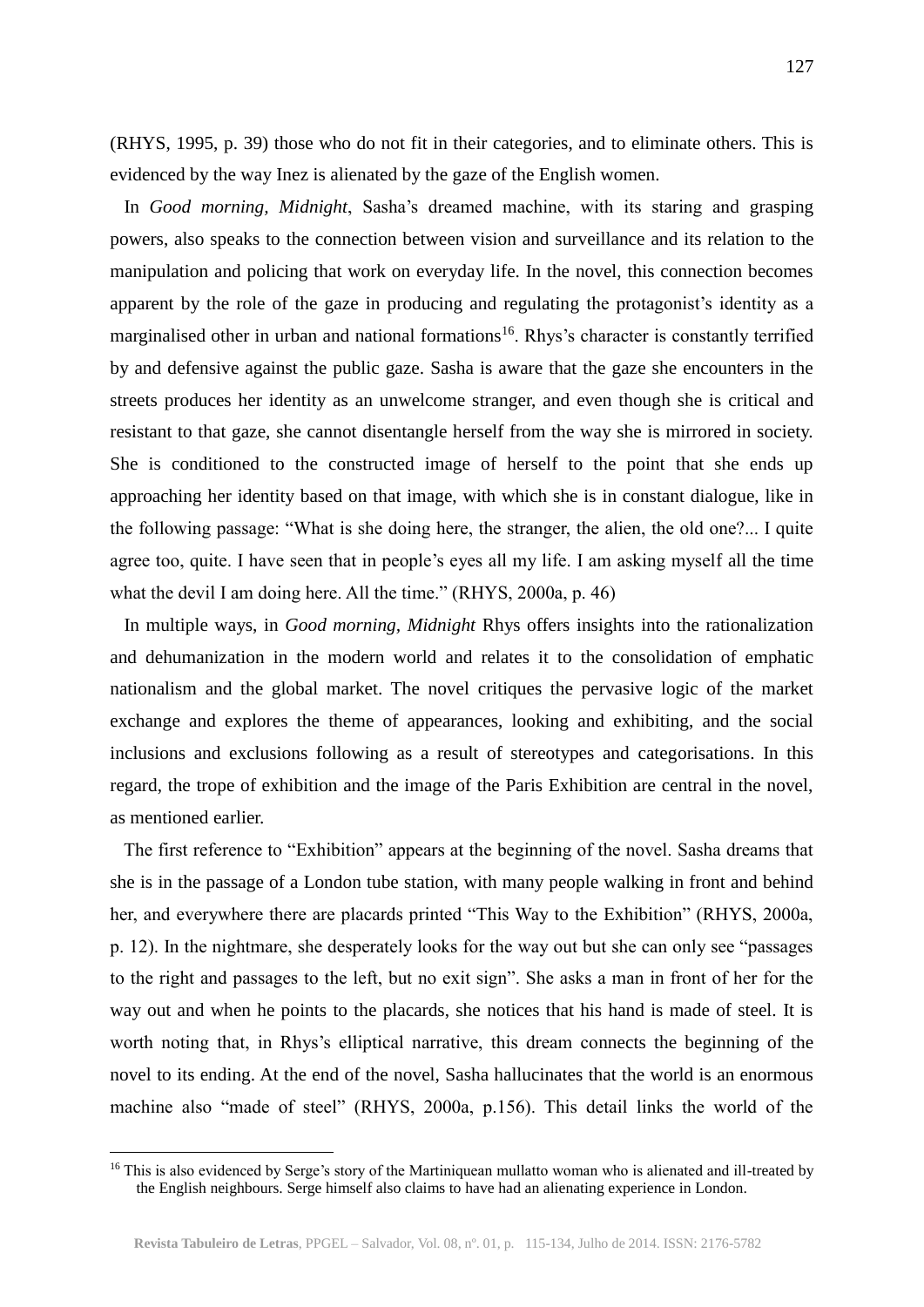Exhibition to the image of a mechanised world, described as an enormous machine made of steel. It is also relevant the fact that there is no way out the exhibition. Not only does it indicate the commanding influence of the transnational culture of consumer-capitalism evoked by the Paris world's fair, but it also hints at the inescapable threat of inter-European conflict.

 In the final part of *Good morning, Midnight*, Sasha visits the 1937 Paris Exhibition with René and we learn that she has been to it before, perhaps visiting it repeatedly: '"I am going to the Exhibition', I say. 'I want to see it again at night before I go"' (RHYS, 2000a, p. 136). In relation to their visit, the only comments Sasha and René make about the Exhibition refer to the "Star of Peace" (RHYS, 2000a, p. 137), the Exhibition's symbol of international agreement and harmony. However, the precarious nature of peace is suggested by the Exhibition's architecture itself, as noted by Mary Lou Emery:

> The novel opens and closes with significant allusions to the exhibition, allusions which set the novel firmly within a Paris of intense social and political conflict, symbolized best perhaps by the two major buildings of the exposition which confronted one another directly on each side of the Champs de Mars – that of the Soviet Union, topped by giant figures of a marching man and woman with hammer and sickle held high, and that of Nazi Germany, crowned by an immense gold eagle grasping a swastika in its claws (EMERY, 1990, p. 144).

 The Paris Exhibition provides a significant background for the novel, as it evokes the European empires' competitive nationalism and the world's fair with its exhibition of technological and cultural products. The tropes of exhibition and spectacle abound in the novel, indicating besides the global establishment of the market, the distortions and aberrations of a consumerist culture, by which Rhys ultimately integrates, to a certain degree, the novel's exploration of fascism. Other references to exhibitions occur in Sasha's flashbacks, when she recalls the jobs she had when she lived in Paris. In one of her jobs, she worked as a tourist guide and her first client was a very rich woman for whom tourism meant consuming fashion:

> Now she wants to be taken to the exhibition of Loie Fuller materials and she wants to be taken to the place where they sell that German camera which can't be got anywhere else outside Germany, and she wants to be taken to a place where she can buy a hat which will *épater* everybody she knows yet be easy to wear, and on top of all this she wants to be taken to a certain exhibition of pictures (RHYS, 2000a, p. 27).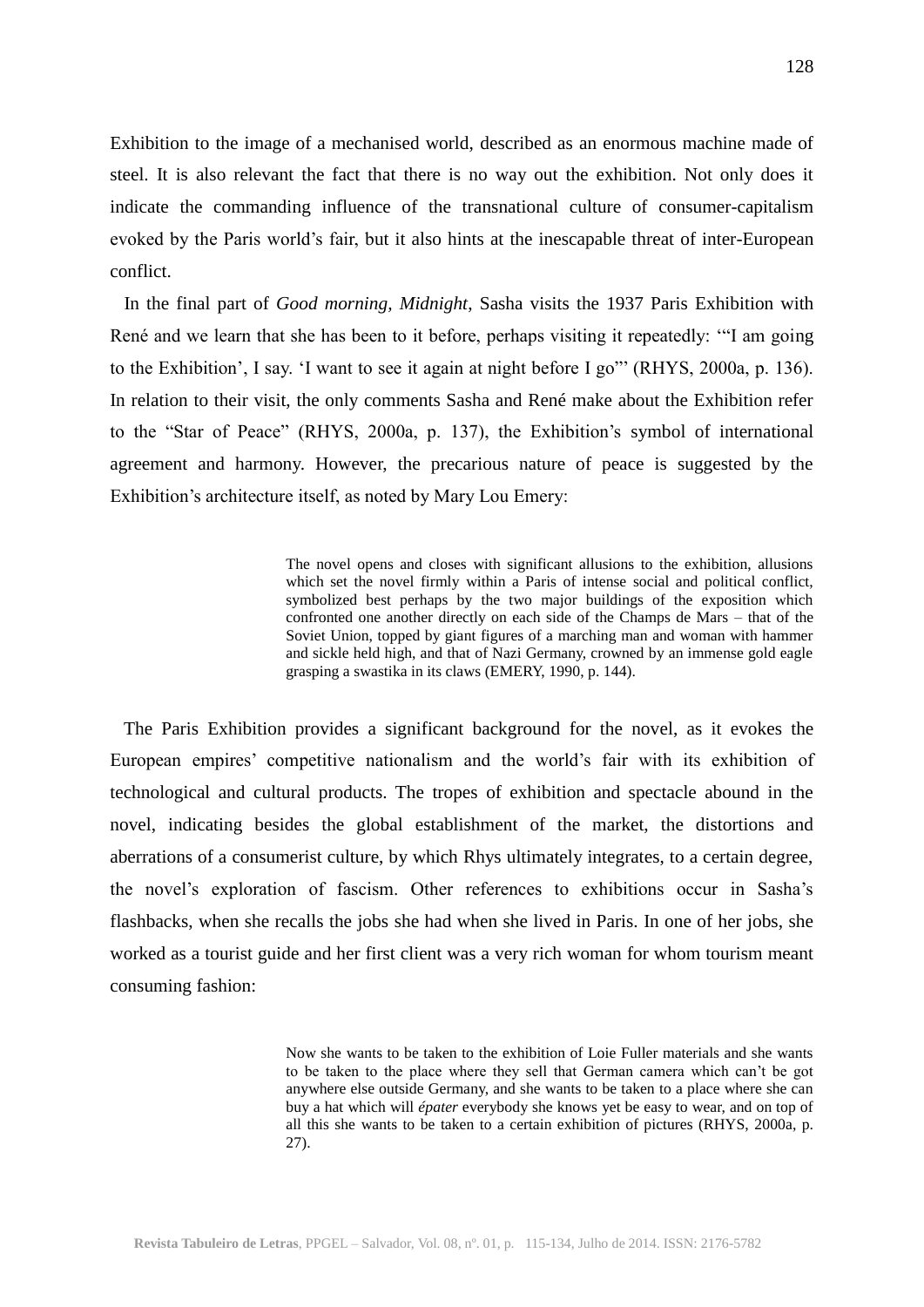In this passage, it is revealing that the tour starts and ends with visits to exhibitions. It is also worth noting that the exhibition of art is put "on the same plane" (RHYS, 2000a, p. 12), to use the protagonist's expression, as the exhibition of commodities and fashions, which calls the attention to the notion of modern art as a passing fashion. Another particular instance of exhibition of art in the novel also explores the idea of commodification of art in the modern capitalist world. It refers to the Jewish painter Serge, who refuses to commercialise his art in exhibitions, except in one single occasion, when he was persuaded into giving his own art "exhibition" (RHYS, 2000a, p. 85) and did it for financial reasons. The painting that Sasha buys, a Jew "standing in the gutter, playing his banjo" (RHYS, 2000a, p. 91) is, thus, a metaphor for Serge himself, a marginalised artist who is not willing to engage in the business of art.

 *Good morning, Midnight*'s exploration of the trope of exhibitionism also includes the spectacle of the poor, through the dehumanised labourers who serves as entertainment for Sasha's acquaintance, the man who, tellingly, also "loved popular fairs" (RHYS, 2000a, p. 34). They go to a café where people paid, not for a drink, but for a place to sleep. Sasha´s acquaintance shows her the men sleeping in the café, "close-pressed against each other" (RHYS, 2000a, p. 35) as if he were "exhibiting a lot of monkeys."

 Rhys's emphasis on the themes of appearance and exhibitions explore the notion of bodies as commodities. This is especially evident in relation to Rhys's heroines' dependence on their appearance for surviving. Most of young Sasha's jobs, such as a dress-house hostess and a mannequin, rely on the exhibition of female bodies. The economic dependence on the exchange value of the female body is even more conspicuous in the case of Rhys's heroines in the earlier novels, who are younger and, unlike Sasha who has a regular income, struggle to earn their living. They seek to increase their social value by wearing beautiful and fashionable clothes. The low "market value" of women in the modern capitalist world is evidenced by a man's words in *Voyage in the dark*: "…have you ever thought that a girl's clothes cost more than the girl inside them?" (RHYS, 2000c, p. 40) In *After Leaving Mister Mackenzie*, the protagonist, Julia, bitterly regrets having sold her "astrakhan fur coat" (RHYS, 1998, p. 57) because "people thought twice before they were rude to anybody wearing a good fur coat". Anna, *Quartet*´s protagonist, craves for beautiful clothes because she dreads to be subject to humiliating public exposure, "People laugh at girls who are badly dressed" (RHYS, 2000c, p. 22). Sasha is aware that people think that she is rich because of her fur coat (RHYS, 2000a, p. 63).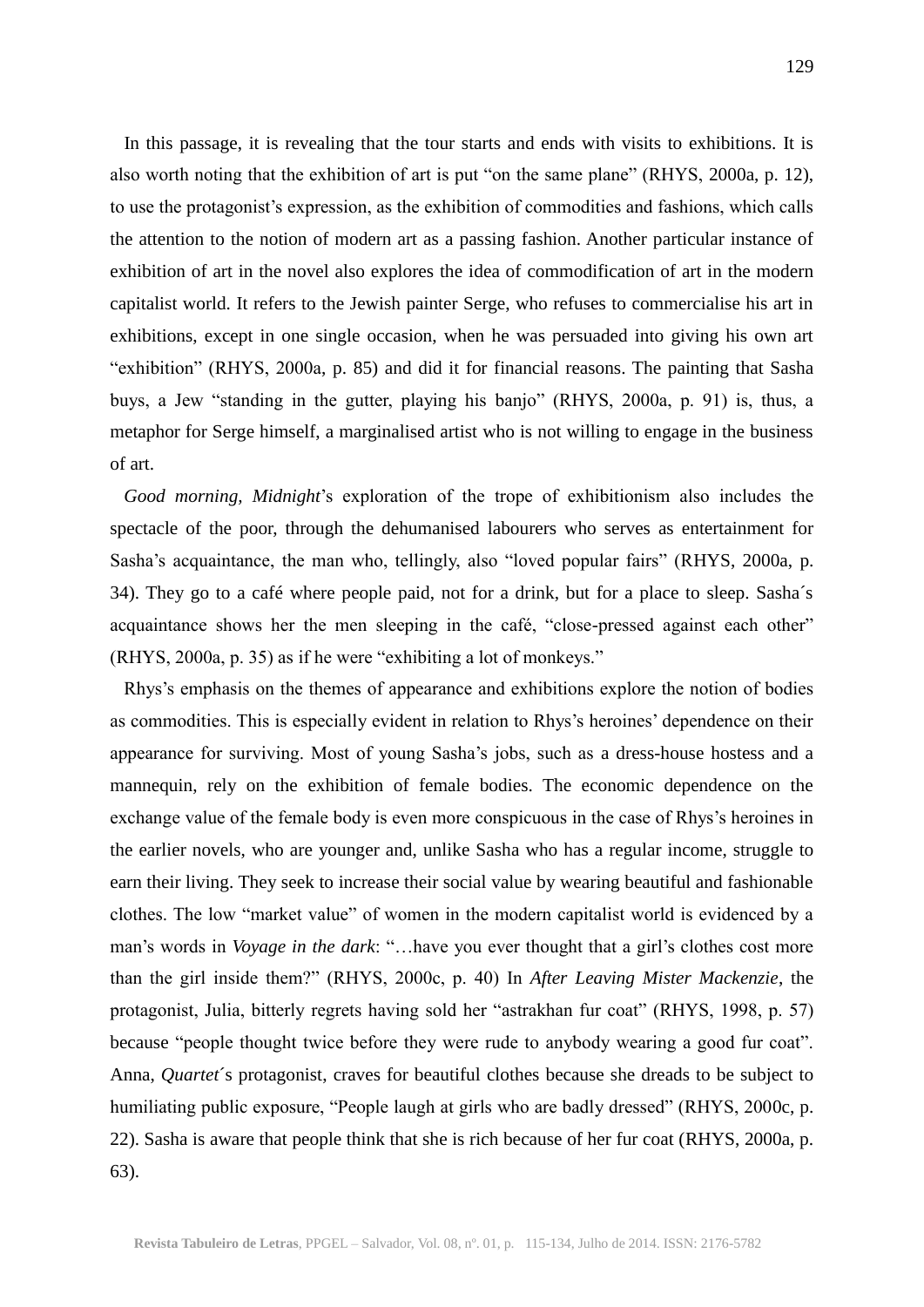Rhys elaborates on the ways that the women are depreciated in this economy, finding themselves fungible and dispensable, like dolls. In *After Leaving Mister Mackenzie*, Julia sees her body as a weapon in her struggle for survival. In one of the first scenes in the novel, she stares at herself in the mirror, longing for new clothes, and she thinks, "I don't look so bad, do I? I've still got something to fight the world with, haven't I?" (RHYS, 1998, p. 14) Like Sasha, Julia's jobs also rely on the female body display, she worked as an "artist's model" and also as a "mannequin" (RHYS, 1998, p. 20). In *Quartet*, Anna's work as a chorus girl makes her feel as an automaton. She learns how "to talk like a chorus girl, to dress like a chorus girl and to think like a chorus girl" (RHYS, 2000b, p. 15), and we are told that "gradually a passivity replaced her early adventurousness" as she began to live "very mechanically and listlessly".

 Rhys implies that the "market value" of a familyless woman, alone in a large city, is so low that they can barely survive without a man to protect and support them. Julia, for instance, depends on "the money given to her by various men. Going from man to man had become a habit." (RHYS, 1998, p. 20) Ultimately, these earlier protagonists have little recourse but to turn to prostitution as a means of survival. In *After Leaving Mister Mackenzie*, Julia feels relieved on the day she discovers she can count on the possibility of resigning herself to prostitution as an ultimate recourse: "After all, I'm not finished" (RHYS, 1998, p. 45).

 Rhys's fiction exposes the lack of agency and choice of the everyday subjects whose life is trapped in a generalized exchange, conditioned by the dynamic of the market, whereby exchange value comes to predominate over use value. Rhys elaborates on how the allencompassing network of the market logic extends to the human interactions and relationships. In *Good morning, Midnight*, in particular, the devastating effects of the exchange logic on the human relationships are poignantly dramatised. All of Sasha's relationships seem to be shaped by the rule of commodity exchange, they all mirror a transaction in which money seems to be the main interest of the people involved. Sasha's marriage to Enno was motivated by the fact that "We both thought the other have money" (RHYS, 2000a, p. 96). Her relationship with René eventually appears like a promise to escape the exchange logic, but it does not last.

 When Sasha meets René, dubbed "the gigolo", she is in a smart bar and she looks like a middle-class woman with her hair done, new hat and her expensive fur coat, thus she thinks René takes her for "a rich bitch and that if he goes on long enough I can be persuaded to part" (RHYS, 2000a, p. 64). Sasha's relationship with René is notorious for its inversion of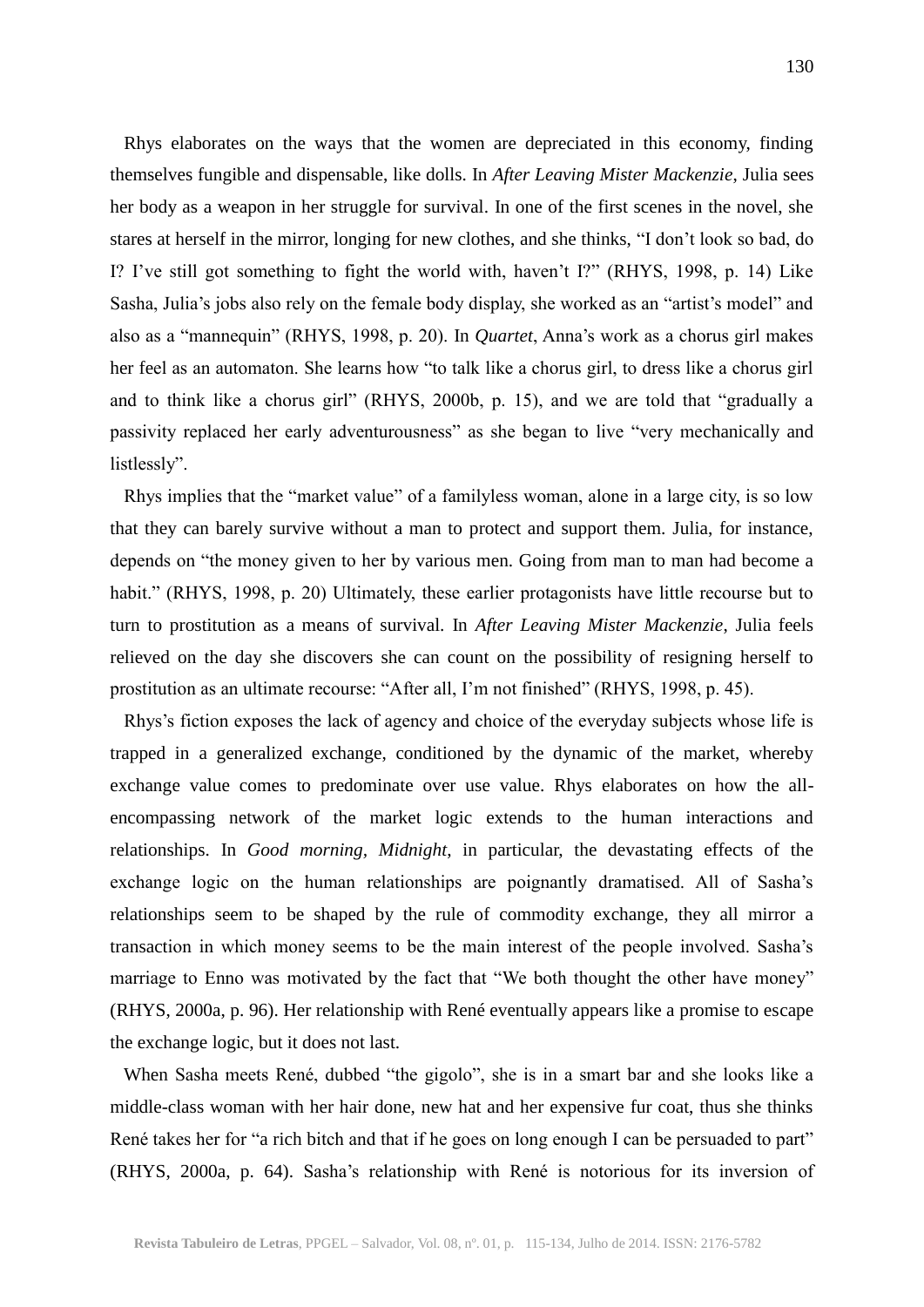traditional gender roles*,* especially taking into account Rhys's earlier heroines, who depended financially on men and occasionally succumbed to prostitution. Sasha notes that René smiles to show his beautiful teeth, she recognizes René's seduction techniques because she knows exactly what it feels like to be on exhibition from her previous experience. Ultimately, Sasha concludes that in this relationship she has nothing to lose, "Well, what harm can he do to me? He is out of money and I haven't got any. I am invulnerable" (RHYS, 2000a, p. 64).

 Although Sasha thinks of herself as an "automaton" (RHYS, 2000a, p. 10), more dead than alive, her relationship with René is a remarkable moment in the novel in which she manages to "escape from [herself]" (RHYS, 2000a, p. 42), forget her painful memories, be in the present and enjoy life. René can be fatherly protective towards her, he tells her that he feels he is with "a child" (RHYS, 2000a, p. 67) in her company. Sasha believes he makes her "feel natural and happy, just as if I were young" (RHYS, 2000a, p. 130). René, which means "rebirth"<sup>17</sup>, seems to embody the opportunity of Sasha's rebirth. This possibility is enacted in their last meeting when René surprises her on the landing:

> I have my arms round him and begin to laugh, because I am so happy. I stand there hugging him so terribly happy. Now everything is in my arms on this dark landing – love, youth, spring, happiness, everything I thought I had lost. I was a fool, wasn't I? to think all that was finished for me. How could it be finished? (RHYS, 2000a, p. 148).

 However, after "[kissing] fervently" (RHYS, 2000a, p. 148) in Sasha's bedroom, it seems that her emotional damage prevents her from carrying on. René's advances remind her of some troubled past experience and she hates him for that (RHYS, 2000a, p. 150). This and other passages, such as her sado-masochist "film-mind" (RHYS, 2000a, p. 147) in which she has an experience of sexual abasement, hint at her emotional and sexual damage. She fears intimacy and she thinks René's "eyes are ironical" (RHYS, 2000a, p. 149), she is terrified by the thought that he might be unkind to her. Sasha then starts to drink and when he tries to stop her, she pushes him away and tells him to "go to hell" (RHYS, 2000a, p. 150). After that, she becomes aggressive, asks him to leave and they have a terrible argument that culminates with a physical struggle in which he tries to force her.

While they are struggling in bed, Sasha has the idea to offer him money to make him leave, thus reducing their relationship to a business deal, and reducing him to a gigolo. She sardonically tells him that "Everybody's got their living to earn (RHYS, 2000a, p. 153) and

 $17$  A feature also remarked by Angier (1992, p. 382).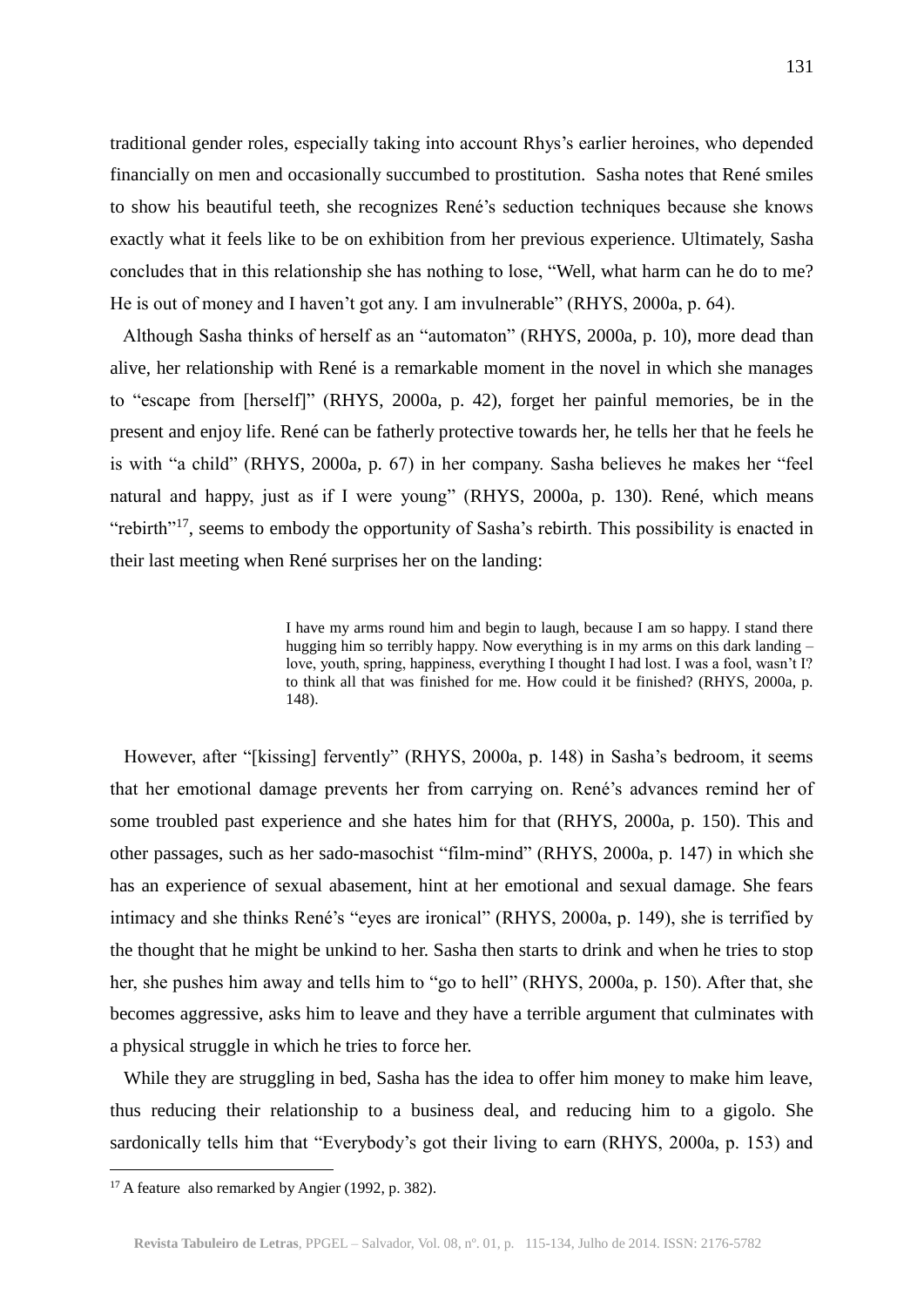that she was trying to save him trouble, that having sex would be a "waste of time" because he could have the money straight away. (RHYS, 2000a, p. 153) He finally leaves and she thinks he has taken her money with him. At that moment, with the same sardonic tone, she assesses the whole experience according to the exchange logic that frame the way she sees the world, calculating and evaluating her gains and losses, converting everything to money:

> Now, calm, calm, say it all calmly. You've had dinner with a beautiful young man, and he kissed you and you've paid a thousand francs for it. Dirt cheap price, especially with the exchange the way it is. Don't forget the exchange, dearie – but of course you wouldn't, would you? (RHYS, 2000a, p. 154)

 In the passage above, Sasha's reference to the word "exchange" is ambivalent. In the first time, she refers to the exchange rate between pounds and francs, but the second time "of course you wouldn't [forget the exchange], would you?" is indicative of how deeply entrenched the marketplace logic is.

# Conclusion

 The first-person narrative of *Good morning, Midnight* portrays a world that seems to be humanly impossible. The heroine's experience of alienation, loneliness and despair renders a vision of the world in which humanity is left alone in a hostile and meaningless world. Sasha's surreal visions, asphyxiating experience of space, paranoid projections, render a disorienting vision of life in the urban centres. Although in many ways Rhys shows that her heroine is an unreliable narrator, whose memory is affected by traumatic experiences and by the abusive use of alcohol, she indicates throughout the novel that Sasha's precarious situation, her nihilism, fatalism and her surreal visions of the world, reflect an absurd world in which individuals cannot find meaning and human values in life.

 Ultimately, *Good morning, Midnight* foregrounds Rhys's larger indictment that "what appears to be absurd is a dehumanized Rationality" (LEFEBVRE, 2008a, p. 244) that came to predominate in "our 'modern' towns", as Lefebvre puts it. In this regard, it is significant that in the novel birth coincides with death. *Good morning, Midnight* starts by a promise of a rebirth for the heroine and it ends by the heroine's spiritual death. The equivalence between birth and death in the novel is also implied by the death of Sasha's baby days after his birth.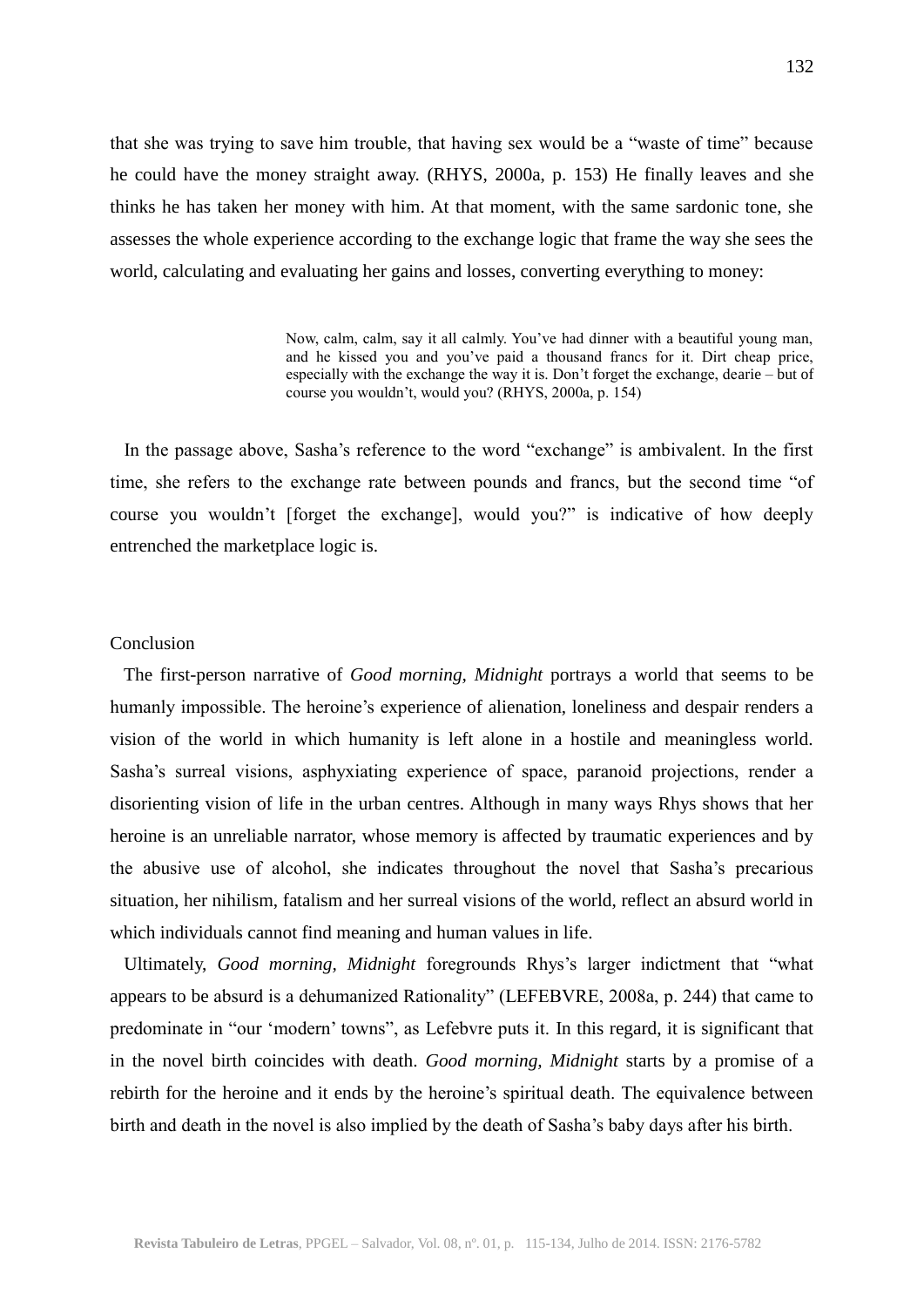Death is predominant in *Good morning, Midnight* and it is present in various forms. It is epitomised by the relentless repetition, monotony and constrictions of Sasha's life, by the heroine's extreme alienation, by her asphyxiating, claustrophobic experience of the urban space, by the prevalence of the consumerist logic of life that disregards human values. Although it becomes apparent that Sasha is destructed by her own drive towards death, Rhys strongly implies that her critique is of a much larger scope. As explored in the course of this work, in multiple ways Rhys connects Sasha's predicament with the social, economic and historical context of the late 1930s. Despite being highly subjective and focused on details, the narrative of *Good morning, Midnight* does not lose sight of the big picture, and the novel claims to be read within the context of a period informed by the contradictions of industrial development, the shadow of Fascism and located between two world wars; a context in which death is an overwhelming presence.

 Rhys's novel ends by its heroine giving up the "sweet place" (DICKINSON apud RHYS, 2000a, p. 6) of love and affection and succumbing to self-destruction and death. However, by exploring the multiple ways in which the modern capitalist world degrades, depresses, derealises and ultimately destroys human life, Rhys indicates that death, and various forms of death-in-life, is a predominant, overwhelming presence in the modern capitalist world. If death is stronger than love in *Good morning, Midnight* is because it tells a story of a dehumanised, irredeemable world.

#### **REFERENCES**

ANGIER, Carole. *Jean Rhys*. London: Penguin Books, 1992.

BOWLBY, Rachel. "The impasse". In: *Still crazy after all these years:* women, writing and psychoanalysis*.* London: Routledge, 1992, pp. 34-58.

EMERY, Mary Lou. *Jean Rhys at "World's End":* novels of colonial and sexual exile. Austin: University of Texas Press, 1990.

LEFEBVRE, Henri. *Critique of everyday life*. Trad. John Moore. London: Verso, 2008a.

LEFEBVRE, Henri. *Critique of everyday life*. Volume 3: from modernity to modernism towards a metaphilosophy of daily life. Trad. Gregory Elliott. London: Verso, 2008b.

RHYS, Jean. *After Leaving Mr Mackenzie,* London: Penguin, 1998.